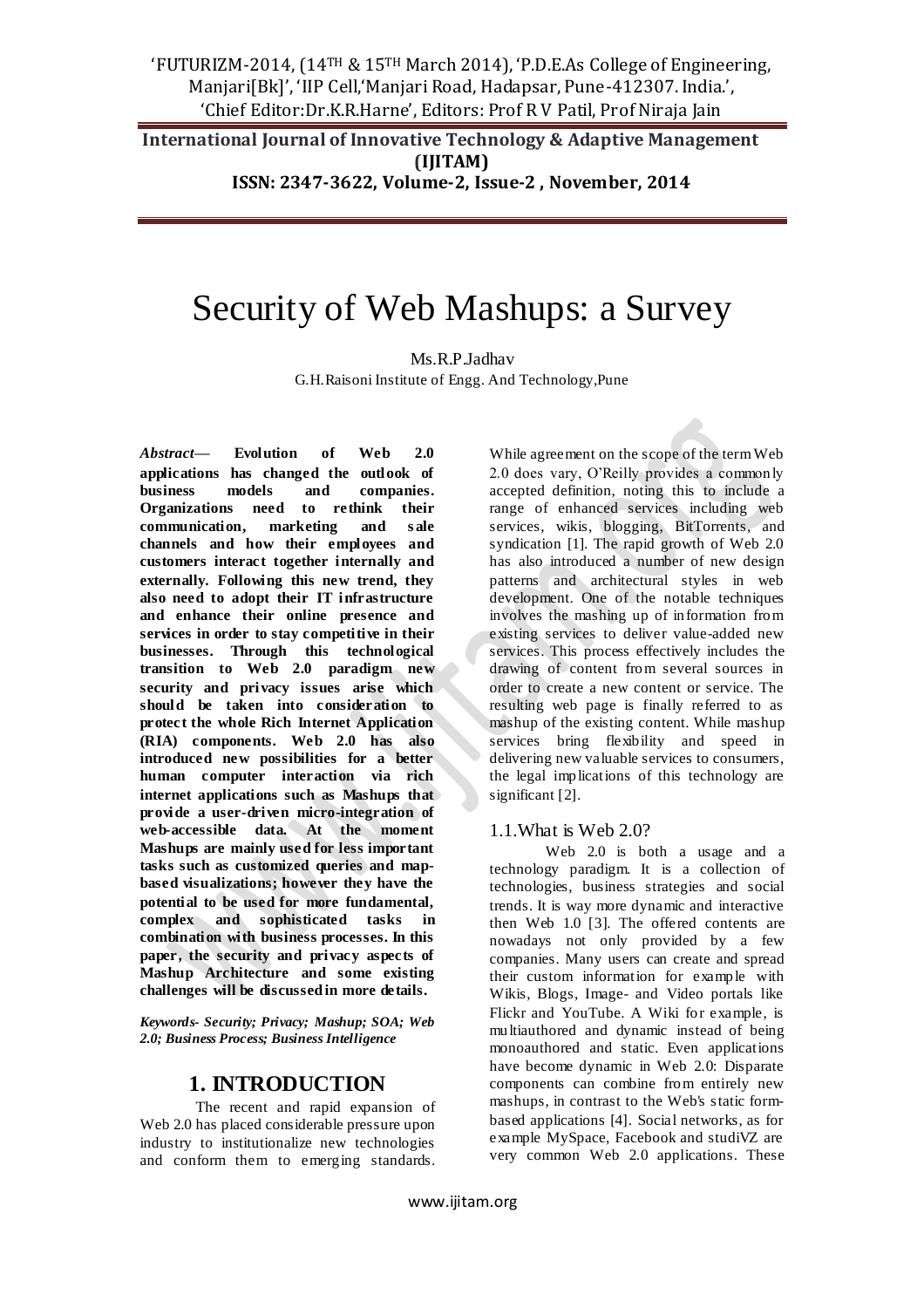## **International Journal of Innovative Technology & Adaptive Management (IJITAM)**

**ISSN: 2347-3622, Volume-2, Issue-2 , November, 2014**

applications are highly appreciated by many people as a source of informat ion and communication.

#### 1.2 Understanding Mashups

A mashup is a technique for building applications that combine data from multiple sources to create an integrated experience. Many mashups available today are hosted as sites on the Internet, providing visual representations of publically available data. [5] Architecture of a Prototypical Mashup Although there is a great variation in the user interface and the sources of data for many mashups, we can still derive common architectural patterns that they all share. For example, all mashups are RESTful in nature (they conform to the Representational State Transfer principles). Figure 1 shows an architectural rendering of a typical mashup.

#### **Data**

The core element of any mashup is the data being aggregated and presented to the user.



 **Figure 1: Mashup Architecture**

Although the above diagram depicts the source of the data as a database, the concept of a mashup does not require a database that is local to the mashup software or the client. The data can strictly come from Web services where data is serialized to XML or JSON (this is the most common pattern in Internet-based mashups). There are architectural trade-offs to be made from storing the primary data in a local data store and accessing the data with every request. As mashups move from being Internet-based applications to internal to the enterprise, they tend to depend less on external data stores.

#### **RSS feeds**

Use of RSS (Really Simple Syndication) feeds is a common source of primary or supplemental data for mashups. RSS feeds are easy to consume as they are XML documents, and many libraries exist to manipulate the feeds. The format and specification for RSS is well documented and understood with only a few variations from version to version. The extensibility of RSS is also well known, as demonstrated by the number of extensions in use today, such as adding attachments to the feeds, creative commons licensing information and location information.

#### Web services

It is also common to include calls to Web services within mashups. It is common to see both WSDL-based Web services and RESTbased Web services, with some services exposing both styles. Web services can be used to provide additional data or used to transform the data being mashed up. For a map-based mashup, the data may only contain street addresses and a call to a WSDL or RESTbased Web service may be required to translate the street address to a Longitude / Latitude coordinate for the map.In case of the world wide web, mashups are websites, web - pages, web - services or applications which combine data, information, music, geotracks from more than one source into one application, service or website. This is generally achieved by using third party application programming interfaces ) or open technologies such as Ajax, PHP or syndicated feeds like RSS or ATOM. Based on service composition in Service Oriented Architecture (SOA) concepts, mashups are flexible and dynamic services. This technology also enables a dynamic way of service reusability unlike static "cut & paste" re - usability. Web 2.0 takes us to a deeply service- oriented world, where we can exploit everyday services such as news, instant messaging and blogging via our desktops, mobile phones, PDA, BlackBerry and so on. Most of the time people are not aware of the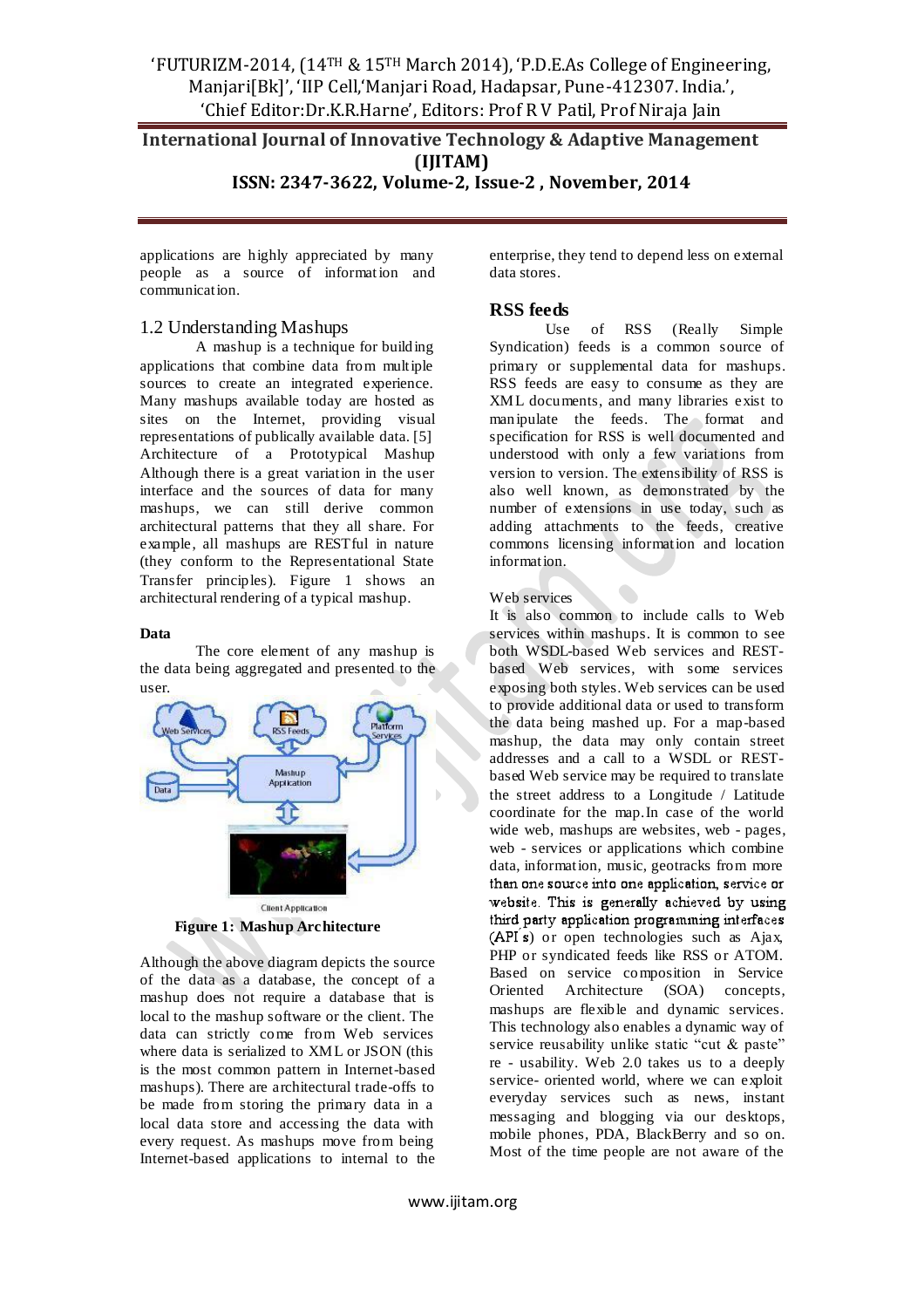# **International Journal of Innovative Technology & Adaptive Management (IJITAM)**

#### **ISSN: 2347-3622, Volume-2, Issue-2 , November, 2014**

actions "behind the scenes" in terms of the massive network of service interactions. Such services occasionally seem as if they are re writing the existing services. In fact they are smart compositions (mashups) of the existing ones. Known as "Web application hybrid" this smart way of combining the content from more than one source into an integrated experience is called "mashup" technology [6]

Web browsers are becoming the single stop for everyone's computing needs including information access, personal communications, office tasks, and e-commerce. Today's Web applications synthesize the world of data and code, offering rich services through Web browsers and rivaling those of desktop PCs. Browsers have evolved to be a multi-principal operating environment where mutually distrusting Web sites (as principals) interact programmatically in a single page on the client side, sharing the underlying browser resources.

 Consider a scenario in above figure wherein an HTML file (possibly including scripts) sent from webmail.com and an HTML file sent from stocks.com run on the client browser. These HTML files are really delegates on behalf of webmail.com and stocks.com, respectively, using resources on the client to improve the interactivity of the services.



**Figure 2. A javascript code running o client browser is really just distributed component of the web service that provided the code.** 

 In this scenario, the sites are mutually distrusting principals sharing the browser's resources (display, memory, CPU, network access). This resembles the PC operating environment where mutually

distrusting users share host resources. However, unlike PCs that utilize multi-user operating systems for resource sharing, protection, and management, today's browsers do not employ any operating system abstractions, but provide just a limited binary trust model and protection abstractions suitable only for a single principal system: There is either no trust across principals through complete isolation or full trust through incorporating third party code as libraries. The browser abstraction for the former is FRAME; frames enable interactive (script-enhanced) Web services to occupy neighboring display real estate, but the component cannot interact.

The abstraction for the latter is SCRIPT which allows third-party scripts to be included as library code; the embedded crossdomain scripts enjoy full trust from its includer and can access the includer's data, display, and access to back-end server resources. With these limited existing browser abstractions, Web programmers are forced to make tradeoffs between security and functionality, and often times sacrifice security for functionality. In the scenario above, a web program either segregates HTML content from webmail.com and stocks.com into separate frames denying any communications or embed their scripts as libraries into a containing page allowing intimate interactions. As we can see, controlled interactions may be desired: If the stocks.com server offers a limited Web interface that other servers such as webmail.com may access, then the brows er should allow similar communication between the corresponding components running on the client. This controlled communication among otherwise isolated client components is not attainable in today's browsers.

# **2. RELATED WORK**

Recently, a new wave of "web operating systems" [7] (e.g., YouOS [8]) have emerged. These sites present a traditional desktop user interface, complete with a window manager. The applications run natively in JavaScript. All are hosted on the same domain as the web desktop, and thus have unlimited access to one another. This lack of isolation, comparable to the 1995 PC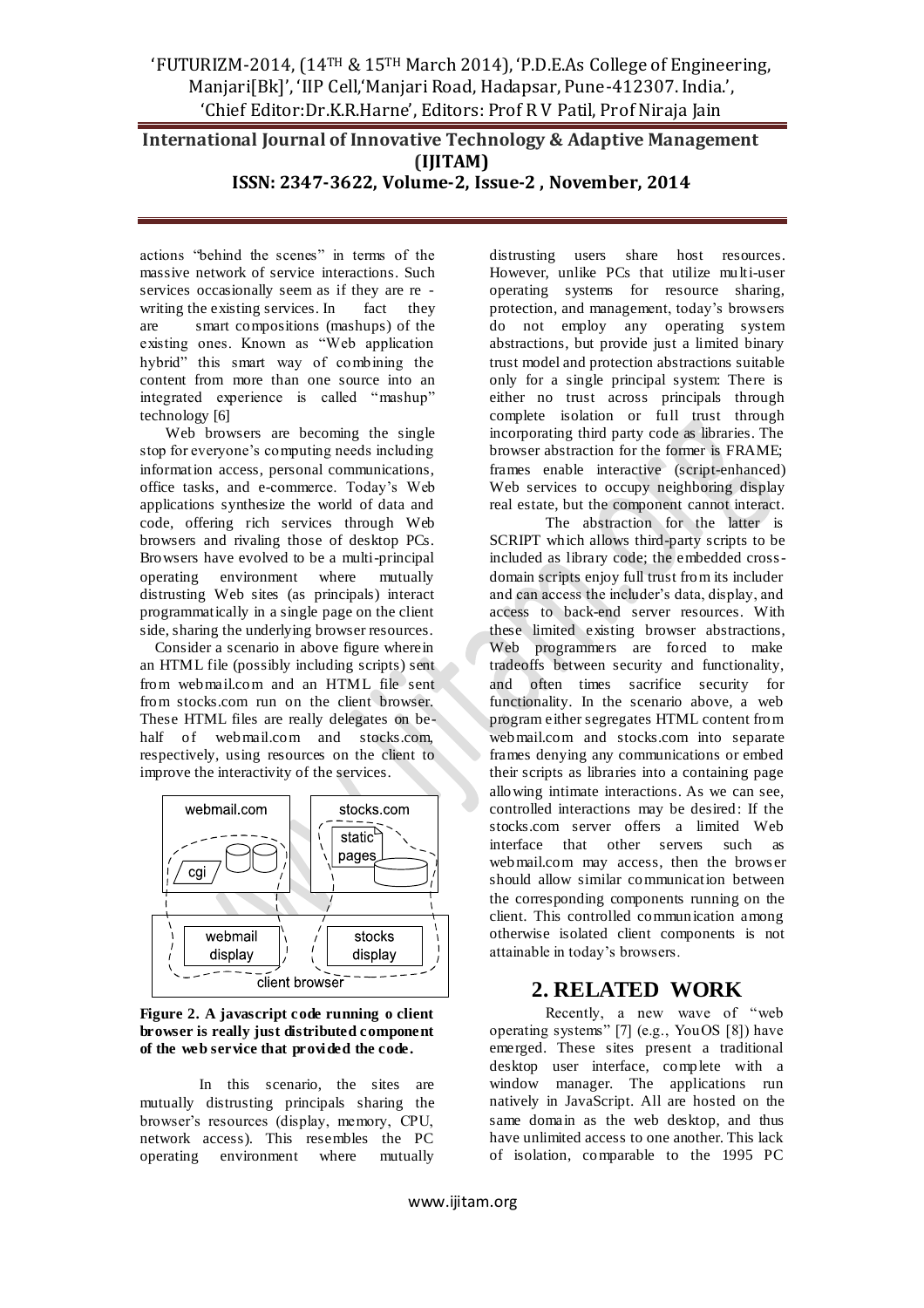# **International Journal of Innovative Technology & Adaptive Management (IJITAM)**

**ISSN: 2347-3622, Volume-2, Issue-2 , November, 2014**

desktop, requires the user to completely trust every application that is run.

 Subspace [9] provided a cross- domain communication mechanism that is designed to run on current browsers without any additional plug-ins or client-side changes. Subspace uses the browser's existing document .domain property to communicate with isolated subdomains, which are in turn used to draw in scripts from other domains. However, Subspace requires significant work on the part of the web developer to use correctly, and does not provide the resource constraint options of FRIV. We believe browsers should provide built-in cross-domain interaction primitives.

 Crockford recently proposed the JSONRequest [10] communication mechanism for asynchronous cross- domain data retrieval from a remote server. The proposal was motivated by scenarios where the crossdomain SCRIPT tag was being used to execute code when only data was really required. The JSONRequest's usage is similar to JSONRequest's usage is similar to XMLHttpRequest, but it is not constrained by the Same-Origin Policy. Lifting these sameorigin restrictions is safe because cookies are not sent, because the request includes a header indicating the source of the request, and because the server's reply must indicate the server is aware of the protocol and hence its security implications. JSONRequest transmits data in the JSON format, but its security applies equally to XML or other formats. A cross-domain JSONRequest is the client- side equivalent to a cross-server TCP request, and thus JSONRequest complements MashupOS well. Alternatively, one can simulate JSONRequest in MashupOS by creating a FRIV that communicates with its home domain and then passes the received data back to the outer SERVICEINSTANCE. Crockford also identified the security limitations that affect today's cross-domain mashups. In response, he proposed a new HTML tag, the MODULE tag, to partition a page into a collection of modules [10]. A module groups DOM elements and scripts into an isolated environment; socket-like communications are allowed between the inner module and the outer module. To isolate the module from the origin server, modules may not make network

requests. Thus, modules are equivalent to nullprincipal FRIVs.

 Cross-document messages [11] are a proposed browser standard that would allow cross-domain frames to send string messages to each other on the client side. Crossdocument messages are thus similar to the messaging capabilities of full-principal FRIVs. They are implemented in the Opera browser. We expect that with better data type support, automatic layout capabilities, and other syntactic sugar provided by FRIV, wider deployment and use of this messaging paradigm can be achieved.

## **3. NEED**

In Web 2.0 there are many risks if all users are able to publish their custom informations. Just take a look at Wikipedia. It is well - known and every user is able to add and edit the content. There is no need to say, that it is impossible to guarantee that Wikipedia provides only valid informations. No one can proof the whole Wikipedia for correctness or can control that the users validate their informations. Portals like YouTube allow the registered users to upload files like images, videos, archives, programs and many more. These uploaded contents can contain malicious code which could be propagated by people opening these contents. The Yamanner worm was spammed to Yahoo Mail users. When the attachment was opened, the worm sent a copy, outside the browser window, to everyone in their contact lists [12]. There are numerous ways to attack browsers or computers with Web 2.0 vulnerabilities. The most common attack strategies are, the both well known, cross- site-scripting (XSS) and cross-site-request-forgery (CSRF) [13].

### 3.1 Combining Services

As already mentioned, Mashup Systems combine several services. For Example, a mashup can combine Google maps and a GPS System. The provider of this mashup could track you, wherever you are using this system. If you are using it in the car he always knows where you are driving, even how fast you are driving. If this system is combined with a list of restaurants, shopping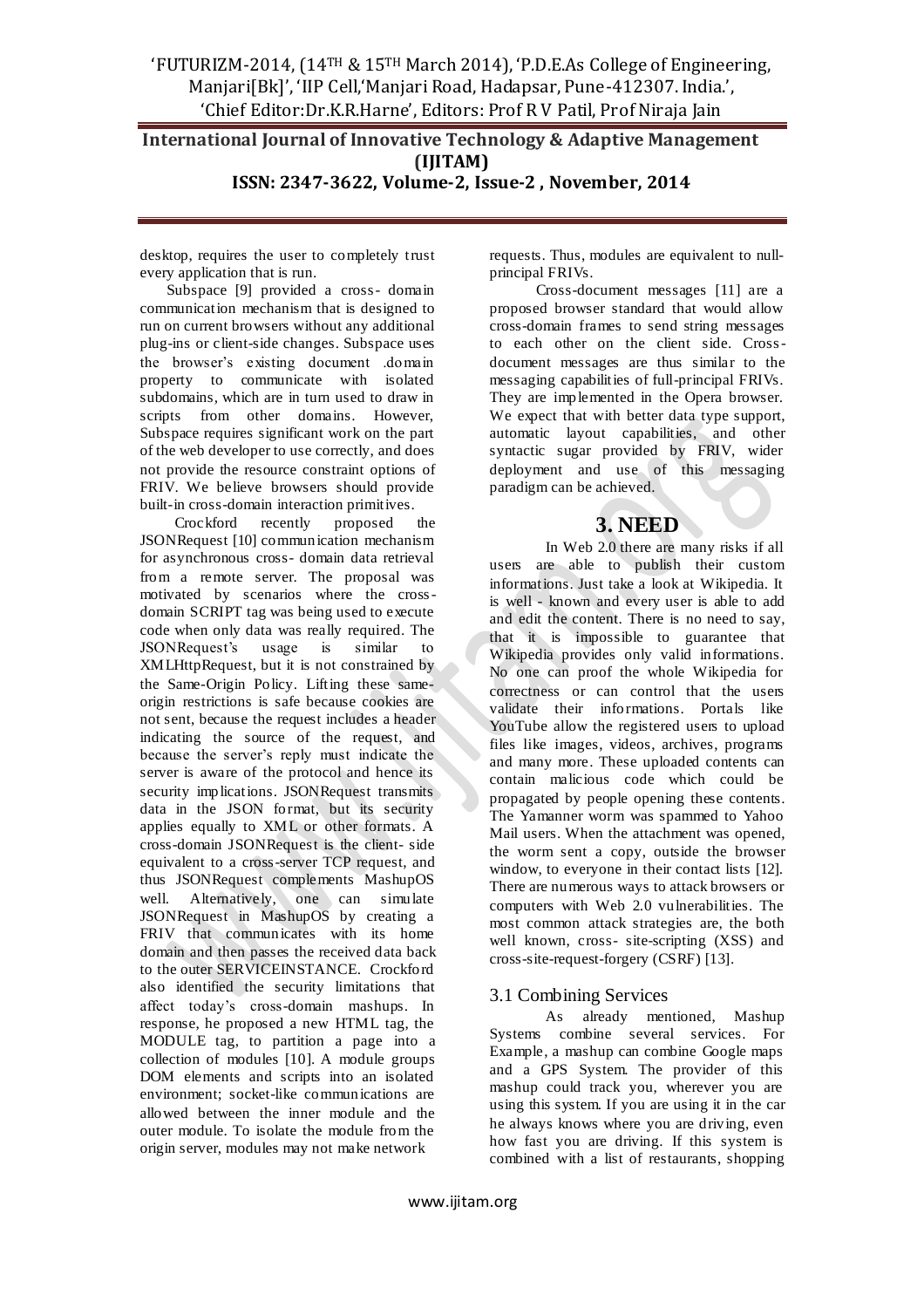# **International Journal of Innovative Technology & Adaptive Management (IJITAM)**

**ISSN: 2347-3622, Volume-2, Issue-2 , November, 2014**

centres, patrol stations, and so on the provider can guess what you are doing the whole day long!

#### 3.2 Combining Information

Everyone of us already provided some private information in the internet. Amazon knows the name, age, address, bank data, what products we are interested in and how much money we spend every month of his users. Google knows which information we are looking for, is able to analyse our emails if we have a "gMail" Account. With "Google Docs" they can take a look at our work. You can create your personal Google Startpage. StudiVZ has very personal information about the most users,they also store uploaded pictures, a list of friends, the interests of the users and informations about their study. There are many services in the world wide web that save personal data. If just the three mentioned services like Amazon, Google and StudiVZ are combined to one single system, the provider would know rather everything about the users. He could offer very personal advertisement, influence your search results, offer personal information to companies, where you are applying to.

#### 3.3 Examples

If a Mashup do more then only merge location - based information with other online sources, like combining data with search functions from another Mashup, then it is possible to create an application that amounts much more than the sum of its parts. A simple Example for instance, www.chicagocrime.org combines Google Local's maps with Chicago's crime database, pinpointing the city's crime hotspots. At www.housingmaps.com, houses for sale advertised on craigslist.org are injected into Google Maps. So users are able to see the location of properties they are interested in. Now a hacker could feed the location mashup with false data to a crime location, for example to help raise property prices in a particular area by making it crime free.[14]

 To demonstrate how easily mashup Systems can combine information in a way that invades people's privacy, computer consultant Tom Owad mashed book wishlists posted by Amazon users with Google Maps. The wishlists often contained the user's first and last name, as well as the city and state in which they lived. Enough information to find their full street address from a search site such as Yahoo People Search. These data are enough to get a satellite image of their home from Google Maps. Thats an easy way to get your full name, your adress and a photo of your neighbourhood [14].

# **4. CONCLUSION**

The shift away from traditional Web 1.0 is forced by the growing need for more efficient information sharing, collaboration and business processes. Mashup architecture is one of the outcomes of the Web 2.0 paradigm that has been widely accepted and used for usercentric information processing. At the moment Mashups are mainly used for less fundamental tasks such as customized queries and map based visualizations; however it has the potential to be used for more fundamental, complex and sophisticated tasks too. As more serious applications make use of Mashup architecture, there is a growing need to study security and trust issues in companies. Furthermore, it is important for enterprises to understand these concerns to develop a holistic security strategy. Through application of usergenerated information resources such as Mashups, the possibility of confidential data leaks increases. The basis of every successful organization is its information resources. By employing the Mashup architecture, organizations enable their employees and trusted stakeholders to get access to this valuable data and information in an easy and appropriate way. As a result the Mashup governance and personal / organizational data sharing policies are of great importance for organizations. Existing security technologies and methodologies can only support the information resources against tradition security threats; however, for the emerging data sharing approaches such as Mashups new security models are required.

## **5. REFERENCES**

*[1] T. O'Reilly: "What Is Web 2.0, Design Patterns and Business Models for the Next Generation of Software", O'Reilly Media Inc., September 2005*